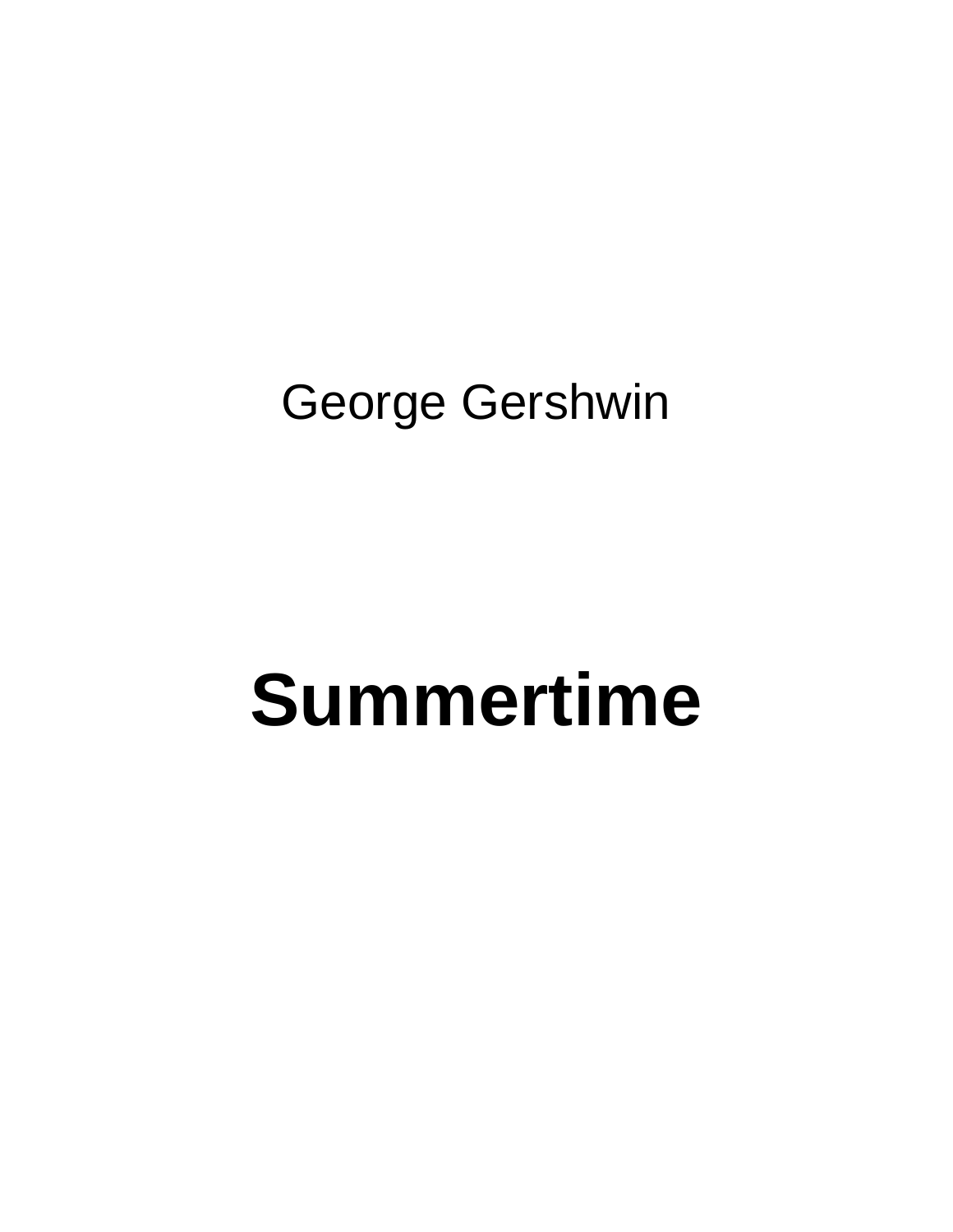## **Summertime**

George Gershwin Arr Wailin' Jennys